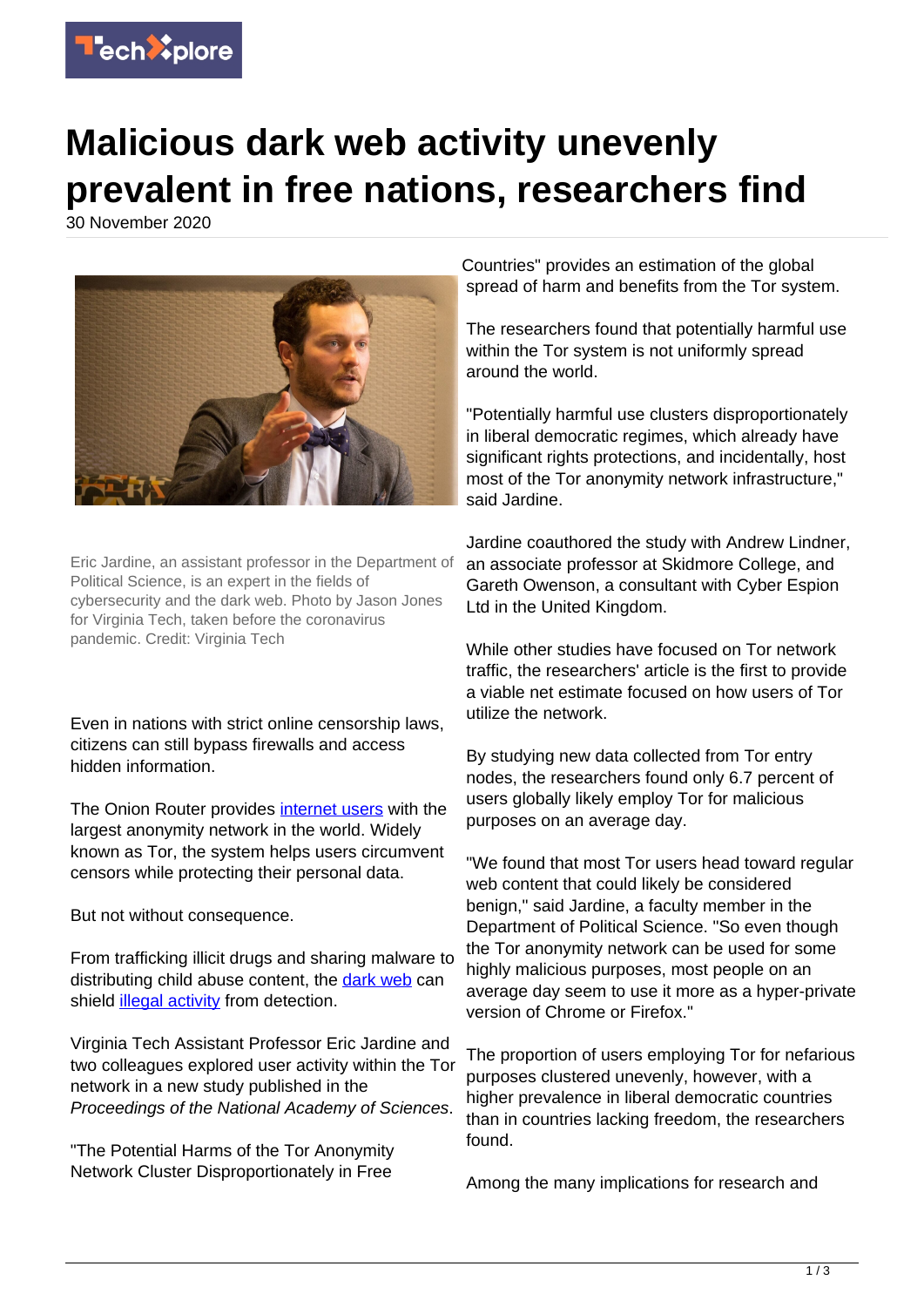

policy, "the results suggest that anonymity-granting technologies, such as Tor, present a clear public policy challenge and include clear political context and geographical components," the authors wrote.

"Leaving the Tor network up and free from law enforcement investigation is likely to lead to direct and indirect harms that result from the system being used by those engaged in child exploitation, drug exchange, and the sale of firearms," the researchers noted.

Yet "simply working to shut down Tor would cause harm to dissidents and human rights activists," the authors wrote, "particularly, our results suggest, in more repressive, less politically free regimes where technological protections are often needed the most."

The Tor Project manages the code behind the Tor network and is an incorporated not-for-profit entity in the United States. The majority of the infrastructure of the Tor network is clustered disproportionately in free nations.

The researchers suggested their findings could refuel the debate over shutting down the dark net.

Jardine, an expert in cybersecurity and the dark web, said the idea for the project arose after he designed a framework based on the observed relationship between Tor [network](https://techxplore.com/tags/network/) usage and the political conditions within individual nations.

"This framework suggests political need drives the use of Tor in repressive regimes," Jardine said. "It also suggests that the opportunity to use Tor to mask bad activity is the primary incentive for use in liberal democracies. The derivative prediction of this model would be that harms and benefits should cluster unevenly around the world. But initially, I did not have a way to test this prediction."

Partnering with Lindner and Owenson provided Jardine with the opportunity to test his predictions.

Jardine plays an active role in Virginia Tech's Tech for Humanity initiative, serving as deputy director of dark web initiatives for the recently launched Tech4Humanity Lab.

"The Tech4Humanity Lab, as a part of the wider Tech for Humanity Initiative, is all about leveraging the potential of technology to improve the human condition," said Jardine. "This study is a first step toward understanding how many people are likely using an anonymity-granting tool. Understanding the pattern of technological use is a prerequisite to understanding how to leverage it for the good."

 **More information:** Eric Jardine el al., "The potential harms of the Tor anonymity network cluster disproportionately in free countries," PNAS (2020).

[www.pnas.org/cgi/doi/10.1073/pnas.2011893117](https://www.pnas.org/cgi/doi/10.1073/pnas.2011893117)

Provided by Virginia Tech